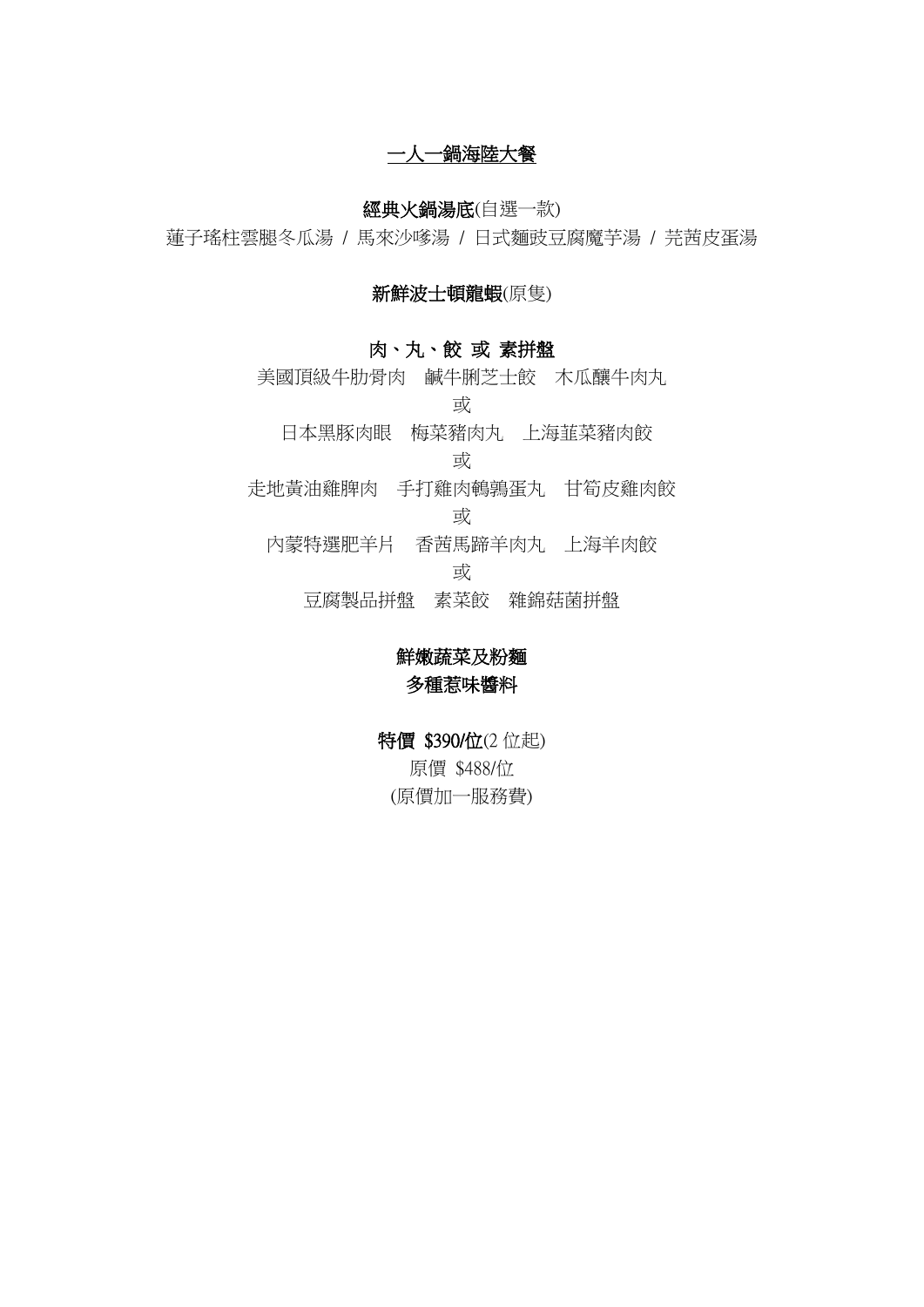#### **Surf & Turf Personal Hot Pot Set Menu**

**Soup Base** (choose 1) Winter Melon Soup with Lotus Seed, Dried Scallop & Chinese Ham Malaysia Satay Soup Japanese Miso Tofu Soup Coriander & Preserved Duck Egg Soup

#### **Fresh Boston Lobster** (whole)

#### **Meat, Meatballs & Dumplings or Vegetarian Platter**

US Short Ribs (boneless), Cheese Beef Tongue Dumplings , Beef Balls Stuffed with Papaya

or

Japanese Black Pork Loin, Mui Choi & Pork Balls,

Garlic Chives & Pork Dumplings

or

Free Range Chicken Thigh, Chicken & Quail Egg Meat Balls, Chicken Dumplings in Carrot Pastry

or Supreme Mongolia Lamb, Coriander Water Chestnut Lamb Balls, Shanghai Lamb Dumplings

or

Tofu Platter, Assorted Mushrooms Platter, Vegetable Dumplings

**Vegetables & Noodles Assorted Condiments**

**Special price \$390/pax** (2 pax up) Original price \$488/pax (10% service charge based on original price)